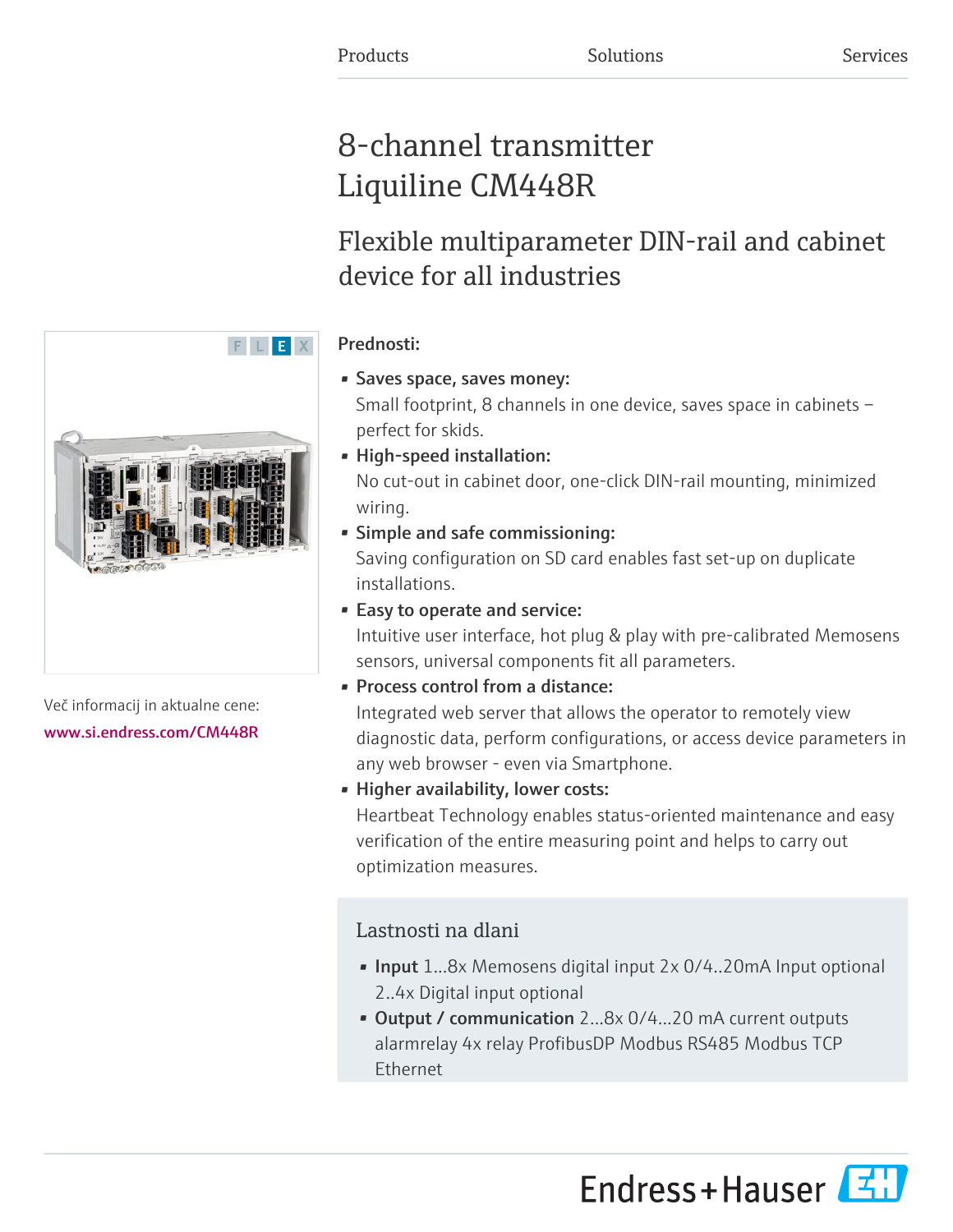• Ingres protection IP20 transmitter IP66 optional Display

Področje uporabe: Liquiline CM448R allows you to connect up to 8 Memosens sensors of your choice from over 12 measurement parameters. With its compact design, it fits into any cabinet - and even offers inputs, outputs, controllers, and math modules, e.g. for control of sensor cleaning. The transmitter belongs to the Liquiline platform with standardized system integration, operation, and spare parts. Heartbeat Technology helps you find the ideal balance between measurement point availability and maintenance costs.

# Lastnosti in specifikacije

#### Oxygen Merilni princip

Amperometric oxygen measurement

## Application

Modular 4 wire controller Multichannel:1-8 digital channels for Memosens protocol Multiparameter: pH, redox, ISFET, conductivity inductive and conductive, dissolved oxygen, nitrate and turbidity 8 sensors connectable in any combination Functionality modular extendable at any time Plug and play for modules and sensors

# Characteristic

Robust plastic housing All non-ex applications

# Design

8x Memosens input 2...8x current output alarmrelay 2x relay SD card for software update and copy & paste of setup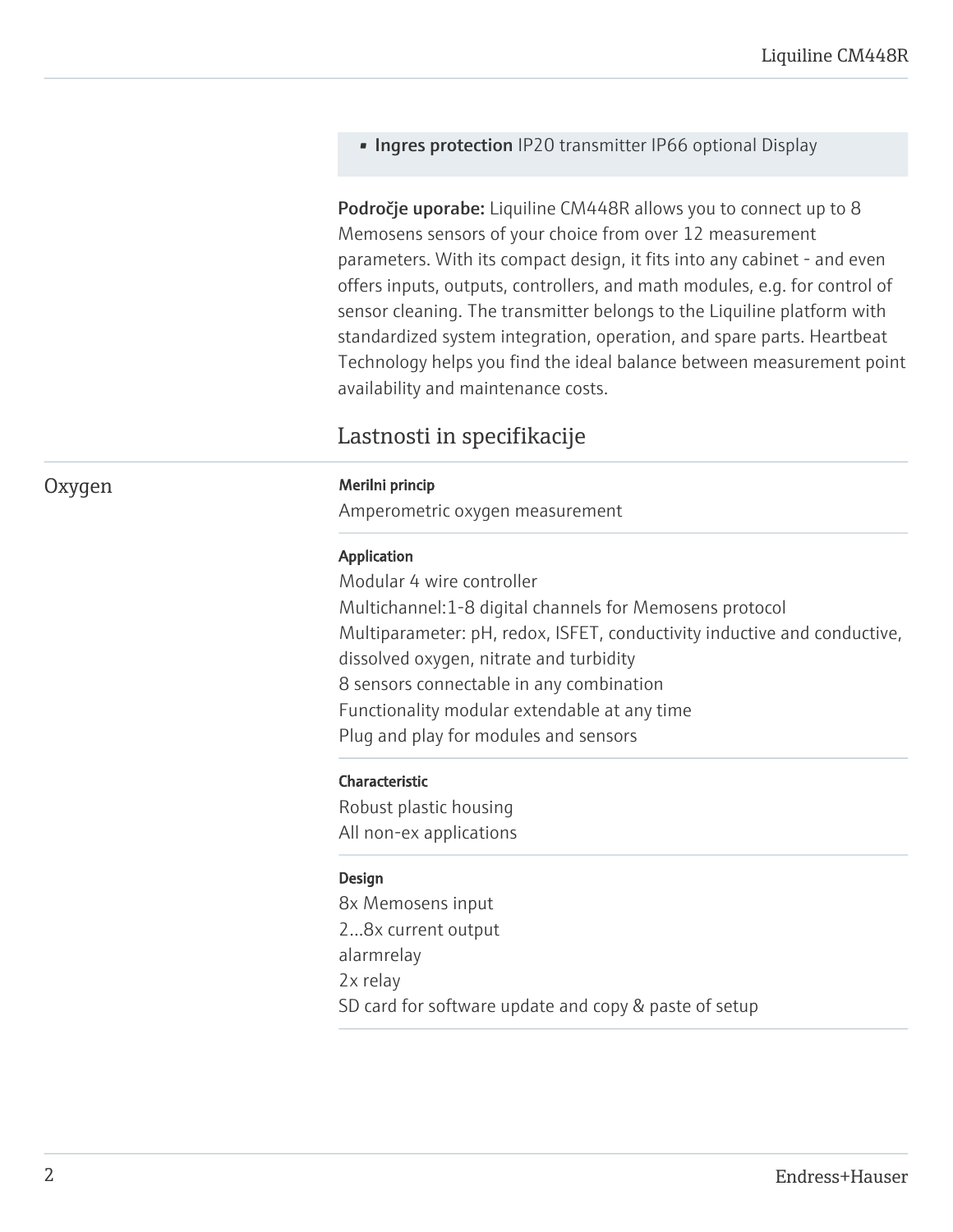# Oxygen

# **Material**

Polycarbonate

# Dimension

220 (8.66) x 100 (3.94) x 98 (3.86) mm (inch)

### Process temperature

-20...55°C / 0...130°F

## Input

1...8x Memosens digital input 2x 0/4..20mA Input optional

2..4x Digital input optional

## Output / communication

2...8x 0/4...20 mA current outputs alarmrelay 4x relay ProfibusDP Modbus RS485 Modbus TCP Ethernet

ORP / Redox Merilni princip

Sensor ORP / Redox

# Application

Modular 4 wire controller Multichannel:1-8 digital channels for Memosens protocol Multiparameter: pH, redox, ISFET, conductivity inductive and conductive, dissolved oxygen, nitrate and turbidity 8 sensors connectable in any combination Functionality modular extendable at any time Plug and play for modules and sensors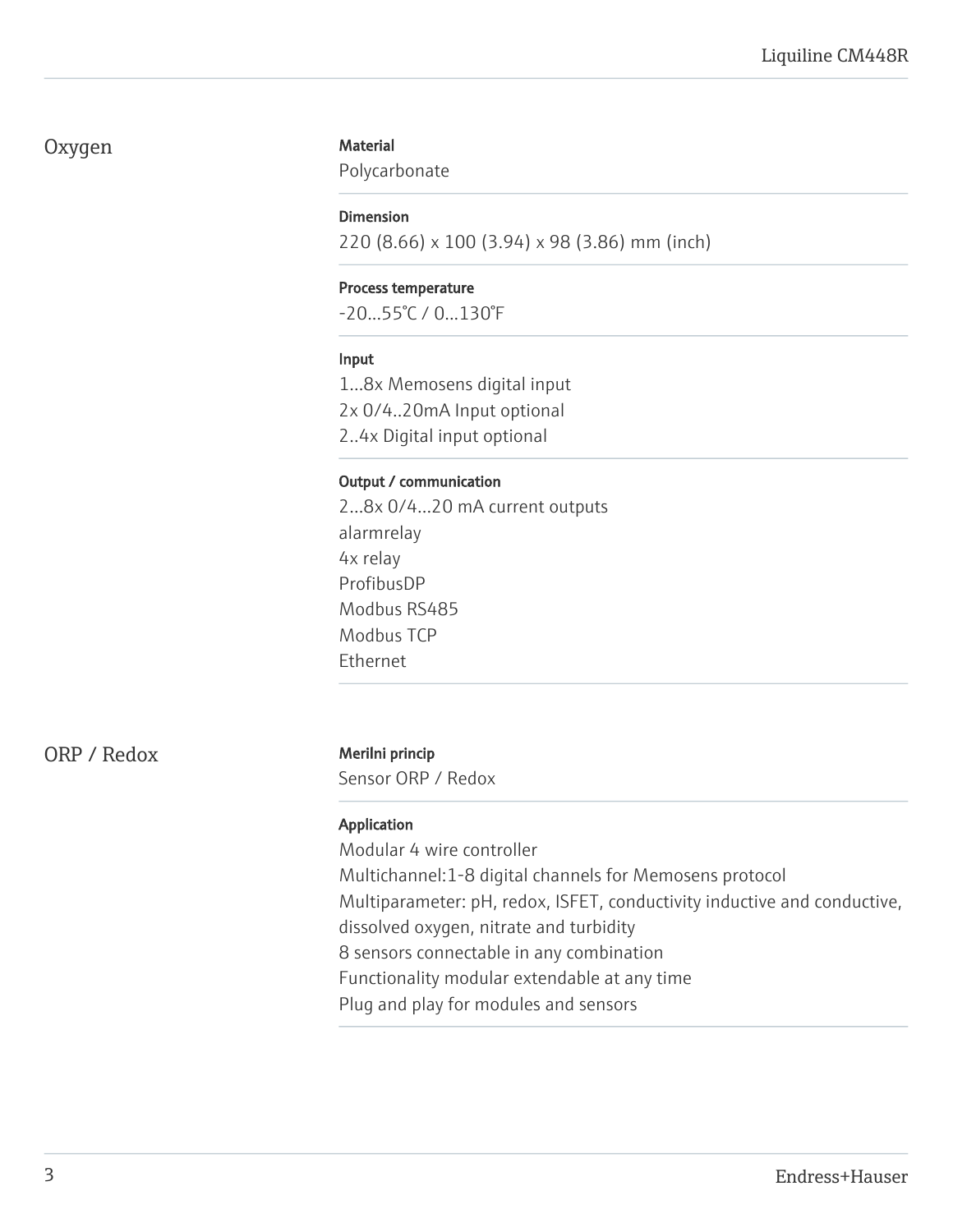# ORP / Redox

# Characteristic

Robust plastic housing All non-ex applications

# Design

8x Memosens input 2...8x current output alarmrelay 2x relay SD card for software update and copy & paste of setup

# **Material**

Polycarbonate

# Dimension

220 (8.66) x 100 (3.94) x 98 (3.86) mm (inch

### Process temperature

-20...55°C / 0...130°F

#### Ingres protection

IP20 transmitter IP66 optional Display

# Input

1...8x Memosens digital input 2x 0/4..20mA Input optional 2..4x Digital input optional

#### Output / communication

2...8x 0/4...20 mA current outputs alarmrelay 4x relay ProfibusDP Modbus RS485 Modbus TCP Ethernet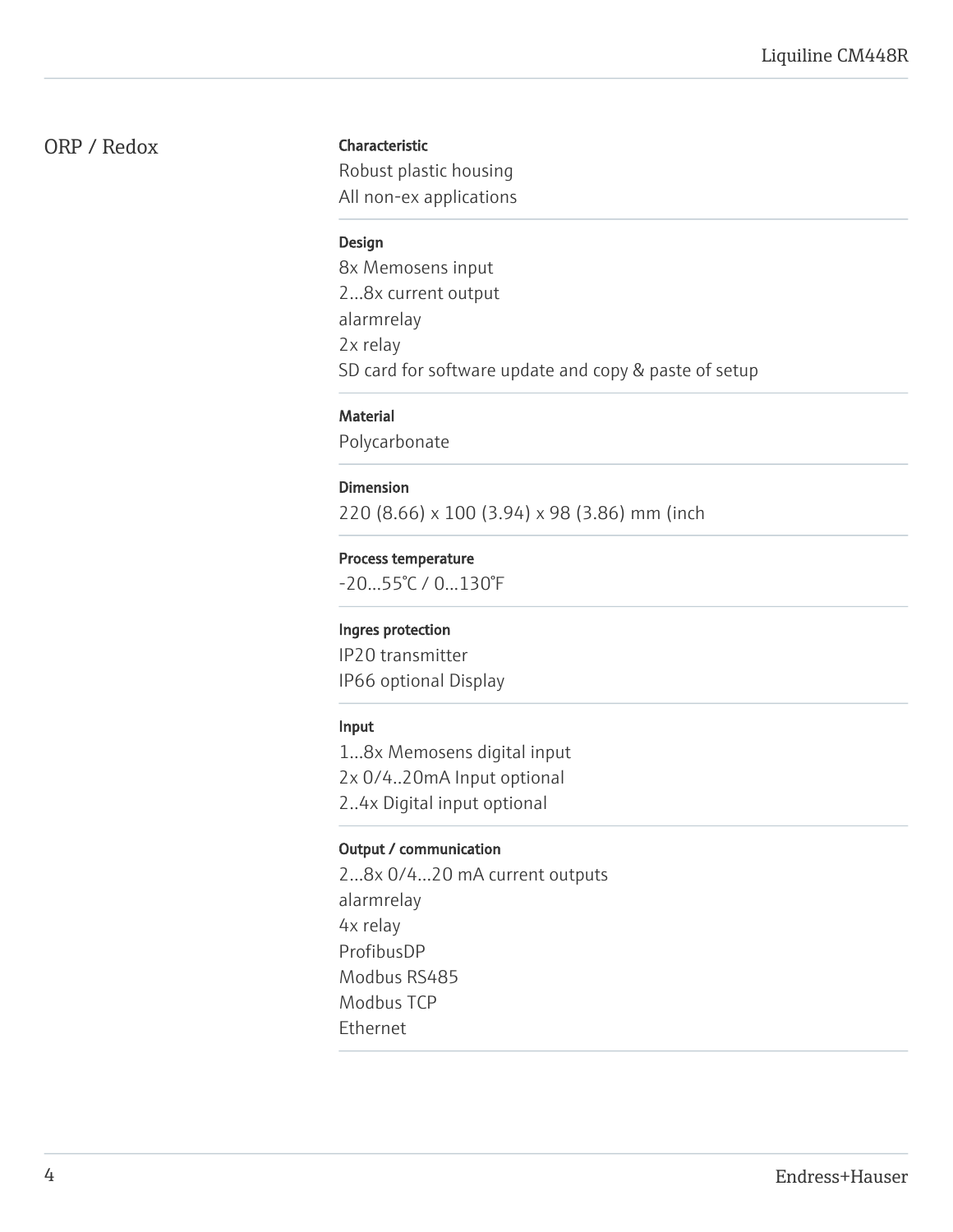# Conductivity Merilni princip

Conductive

# Application

Modular 4 wire controller Multichannel:1-8 digital channels for Memosens protocol Multiparameter: pH, redox, ISFET, conductivity inductive and conductive, dissolved oxygen, nitrate and turbidity 8 sensors connectable in any combination Functionality modular extendable at any time Plug and play for modules and sensors

# Characteristic

Robust plastic housing All non-ex applications

# Design

8x Memosens input 2...8x current output alarmrelay 2x relay SD card for software update and copy & paste of setup

# **Material**

Polycarbonate

# Dimension

220 (8.66) x 100 (3.94) x 98 (3.86) mm (inch)

#### Process temperature

-20...55°C / 0...130°F

### Ingres protection

IP20 transmitter IP66 optional Display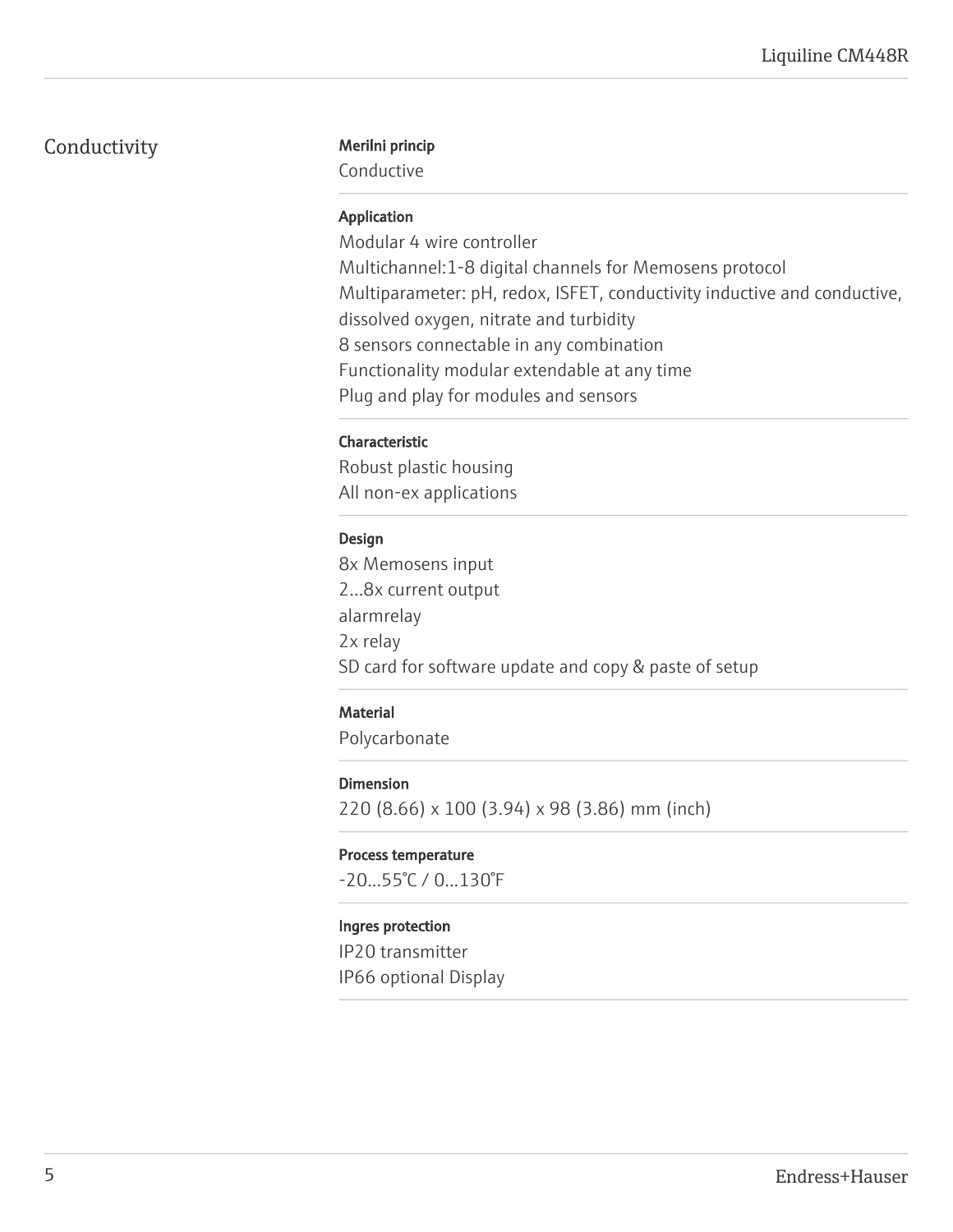# Conductivity

Input

1...8x Memosens digital input 2x 0/4..20mA Input optional 2..4x Digital input optional

# Output / communication

2...8x 0/4...20 mA current outputs alarmrelay 4x relay ProfibusDP Modbus RS485 Modbus TCP Ethernet

# Turbidity Merilni princip

Single beam scattered light

# Application

Modular 4 wire controller Multichannel:1-8 digital channels for Memosens protocol Multiparameter: pH, redox, ISFET, conductivity inductive and conductive, dissolved oxygen, nitrate and turbidity 8 sensors connectable in any combination Functionality modular extendable at any time Plug and play for modules and sensors

# Characteristic

Robust plastic housing All non-ex applications

# Design

8x Memosens input 2...8x current output alarmrelay 2x relay SD card for software update and copy & paste of setup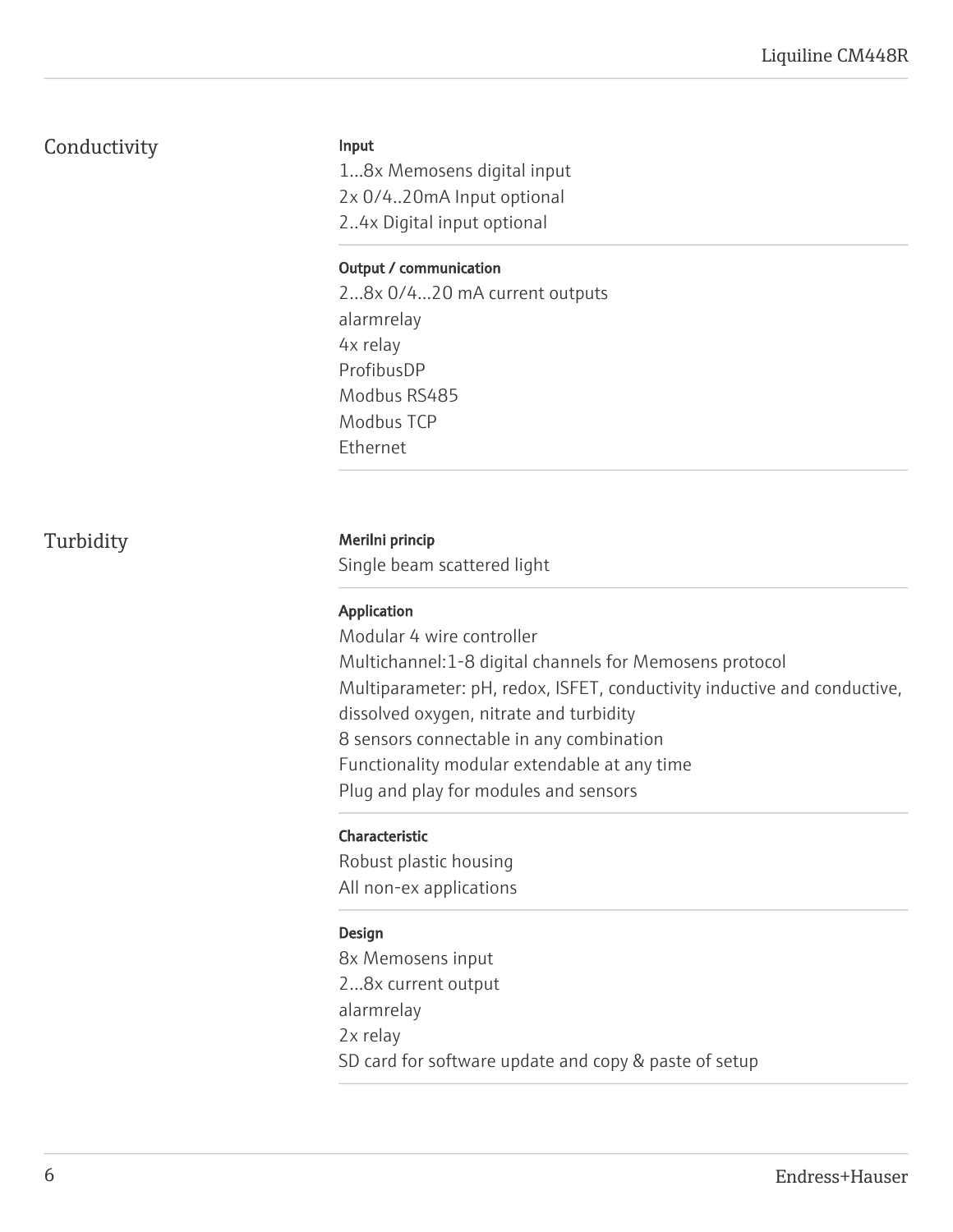# Turbidity

# **Material**

Polycarbonate

# Dimension

220 (8.66) x 100 (3.94) x 98 (3.86) mm (inch)

# Process temperature

-20...55°C / 0...130°F

# Ingres protection

IP20 transmitter IP66 optional Display

# Input

1...8x Memosens digital input 2x 0/4..20mA Input optional 2..4x Digital input optional

# Output / communication

2...8x 0/4...20 mA current outputs alarmrelay 4x relay ProfibusDP Modbus RS485 Modbus TCP Ethernet

Sludge Level Merilni princip

Ultrasonic sensor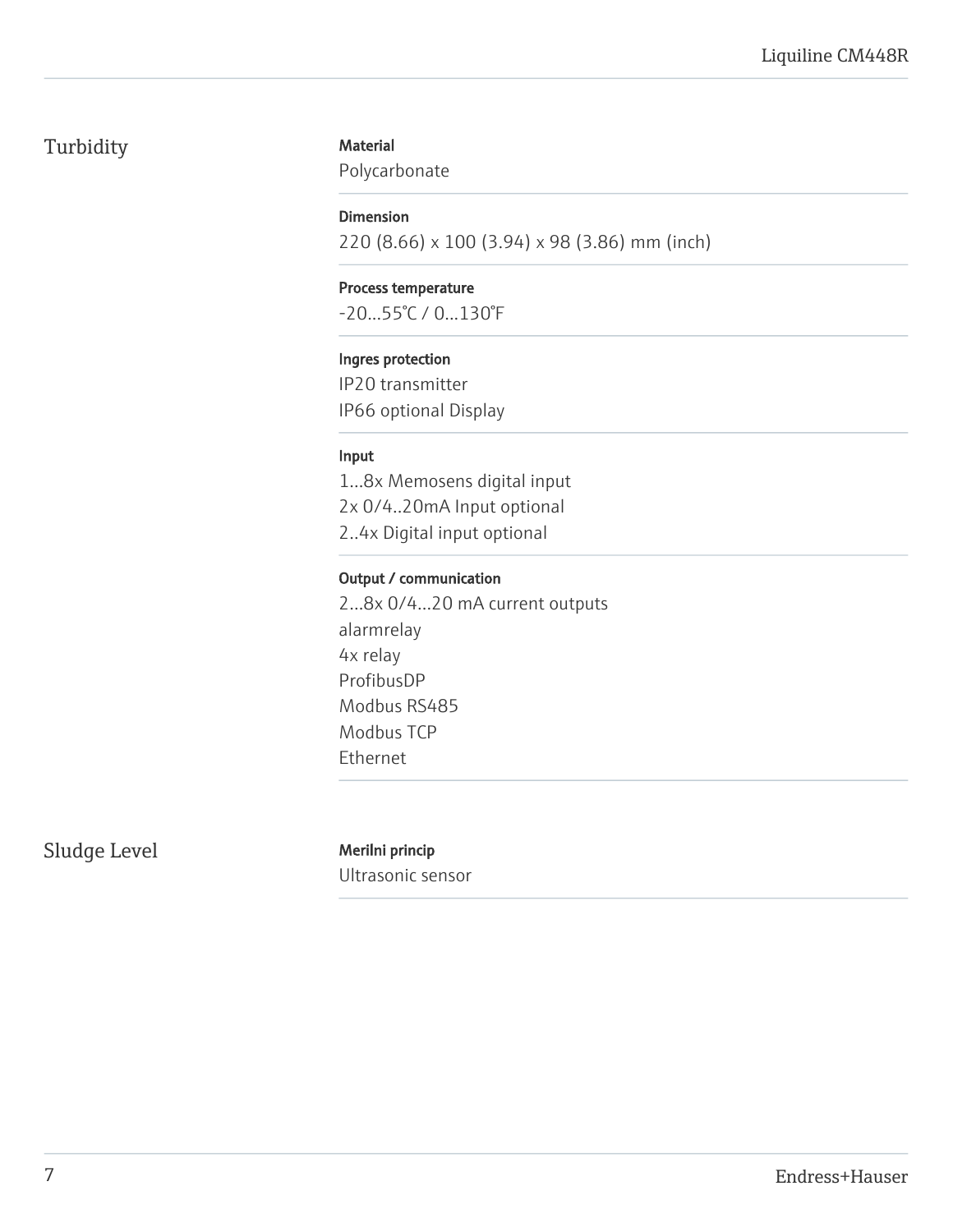# Sludge Level

# Application

Modular 4 wire controller Multichannel:1-8 digital channels for Memosens protocol Multiparameter: pH, redox, ISFET, conductivity inductive and conductive, dissolved oxygen, nitrate and turbidity 8 sensors connectable in any combination Functionality modular extendable at any time Plug and play for modules and sensors

# Characteristic

Robust plastic housing All non-ex applications

# Design

8x Memosens input 2...8x current output alarmrelay 2x relay SD card for software update and copy & paste of setup

# **Material**

Polycarbonate

# Dimension

220 (8.66) x 100 (3.94) x 98 (3.86) mm (inch)

#### Process temperature

-20...55°C / 0...130°F

#### Ingres protection

IP20 transmitter IP66 optional Display

#### Input

1...8x Memosens digital input 2x 0/4..20mA Input optional 2..4x Digital input optional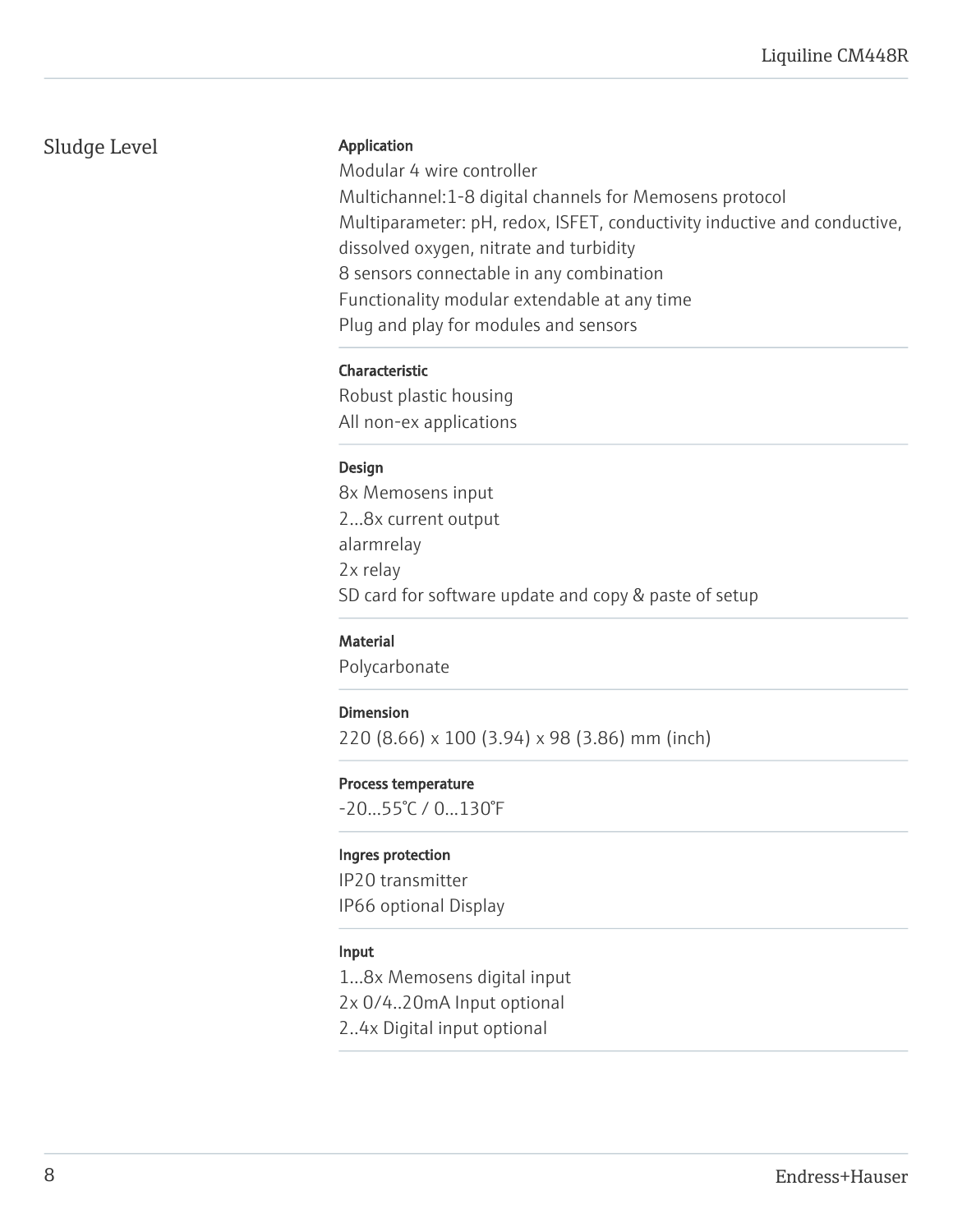# Sludge Level

# Output / communication

2...8x 0/4...20 mA current outputs alarmrelay 4x relay ProfibusDP Modbus RS485 Modbus TCP Ethernet

Disinfection Merilni princip

Total chlorine

#### Application

Modular 4 wire controller Multichannel:1-8 digital channels for Memosens protocol Multiparameter: pH, redox, ISFET, conductivity inductive and conductive, dissolved oxygen, nitrate and turbidity 8 sensors connectable in any combination Functionality modular extendable at any time Plug and play for modules and sensors

#### Characteristic

Robust plastic housing All non-ex applications

#### Design

8x Memosens input 2...8x current output alarmrelay 2x relay SD card for software update and copy & paste of setup

# **Material**

Polycarbonate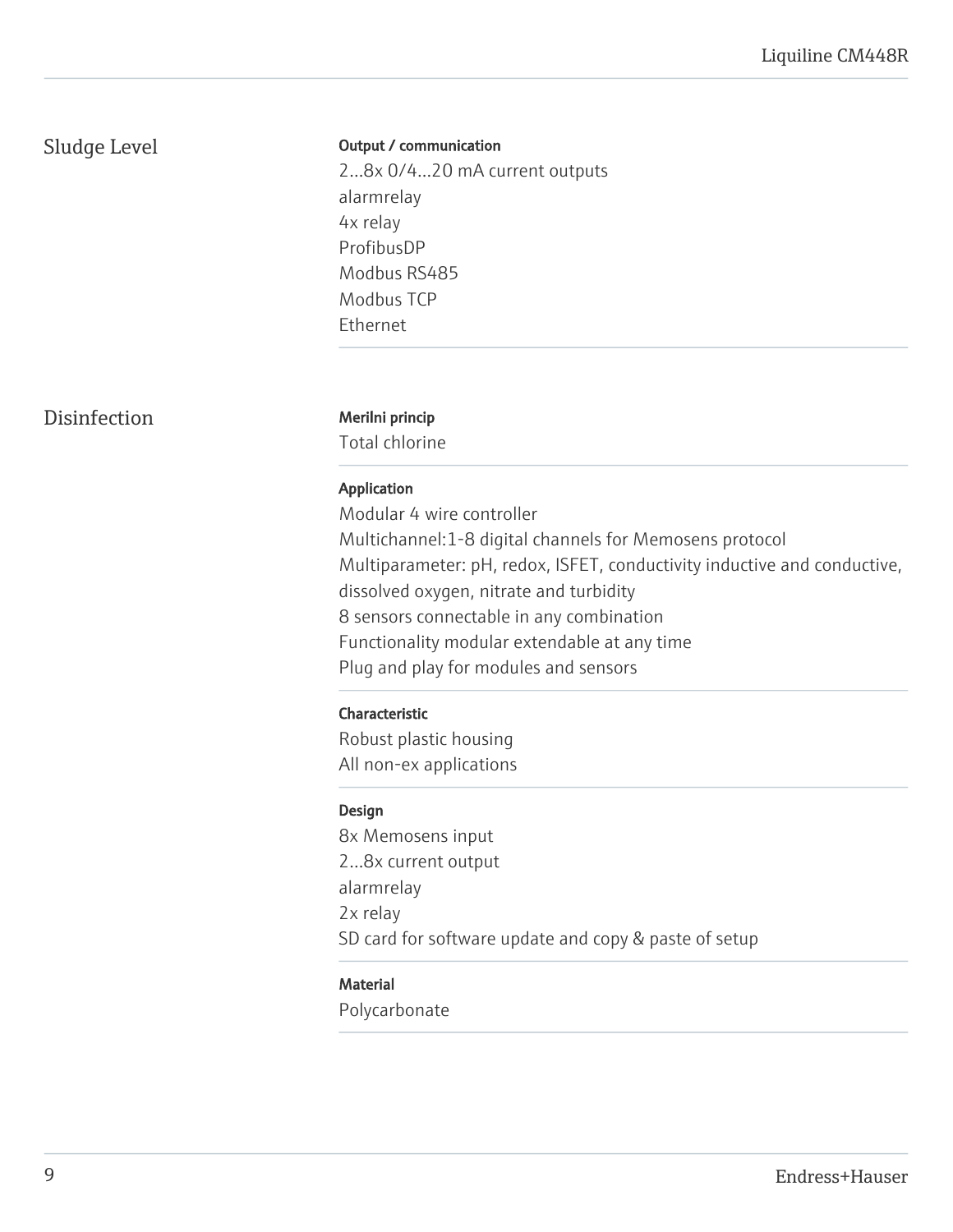# Disinfection

# Dimension

220 (8.66) x 100 (3.94) x 98 (3.86) mm (inch)

## Process temperature

-20...55°C / 0...130°F

## Input

1...8x Memosens digital input 2x 0/4..20mA Input optional 2..4x Digital input optional

# Output / communication

2...8x 0/4...20 mA current outputs alarmrelay 4x relay ProfibusDP Modbus RS485 Modbus TCP Ethernet

# pH Merilni princip

Potentiometric

# Application

Modular 4 wire controller Multichannel:1-8 digital channels for Memosens protocol Multiparameter: pH, redox, ISFET, conductivity inductive and conductive, dissolved oxygen, nitrate and turbidity 8 sensors connectable in any combination Functionality modular extendable at any time Plug and play for modules and sensors

# Characteristic

Robust plastic housing All non-ex applications